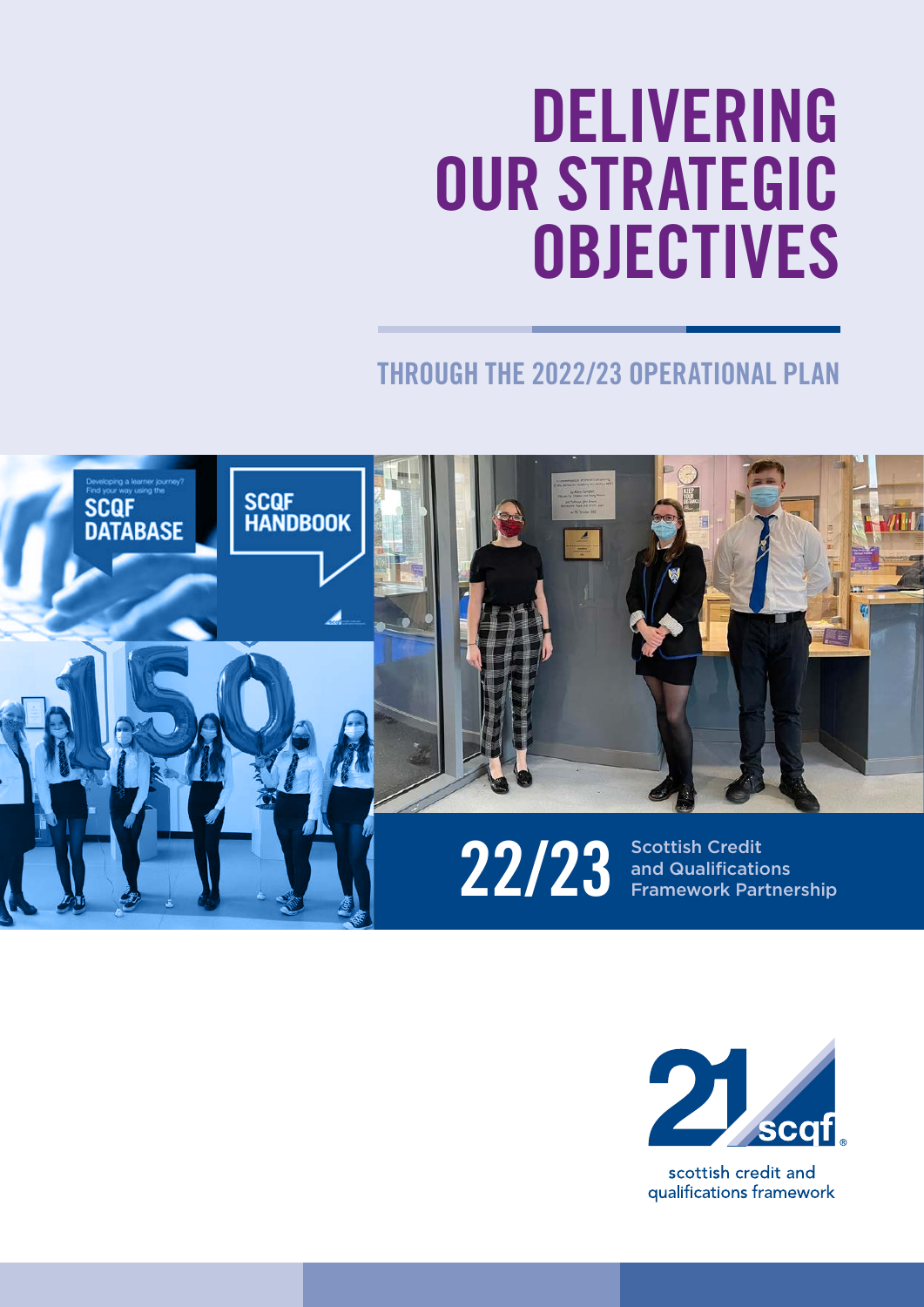

| <b>SCQF</b><br><b>Levels</b> | <b>SQA Qualifications</b>                                 |                                          |                                             |  | <b>Qualifications of Higher</b><br><b>Education Institutions</b>                                                | <b>Apprenticeships &amp; SVQs</b>                                                  |
|------------------------------|-----------------------------------------------------------|------------------------------------------|---------------------------------------------|--|-----------------------------------------------------------------------------------------------------------------|------------------------------------------------------------------------------------|
| 12                           |                                                           |                                          |                                             |  | <b>Doctoral Degree</b>                                                                                          | <b>Professional Apprenticeship</b>                                                 |
| 11                           |                                                           |                                          |                                             |  | <b>Masters Degree, Integrated Masters</b><br>Degree, Post Graduate Diploma,<br><b>Post Graduate Certificate</b> | <b>Graduate Apprenticeship</b><br><b>Professional Apprenticeship</b><br><b>SVQ</b> |
| 10                           |                                                           |                                          |                                             |  | Honours Degree, Graduate Diploma,<br><b>Graduate Certificate</b>                                                | <b>Graduate Apprenticeship</b><br><b>Professional Apprenticeship</b>               |
| 9                            |                                                           |                                          | Professional<br><b>Development Award</b>    |  | <b>Bachelors / Ordinary Degree,</b><br>Graduate Diploma, Graduate Certificate                                   | <b>Graduate Apprenticeship</b><br><b>Technical Apprenticeship</b><br><b>SVO</b>    |
| 8                            |                                                           | <b>Higher National</b><br><b>Diploma</b> |                                             |  | <b>Diploma Of Higher Education</b>                                                                              | <b>Higher Apprenticeship</b><br><b>Technical Apprenticeship</b><br><b>SVO</b>      |
| $\overline{7}$               | Advanced Higher, Awards,<br><b>Scottish Baccalaureate</b> | <b>Higher National</b><br>Certificate    |                                             |  | <b>Certificate Of Higher Education</b>                                                                          | <b>Modern Apprenticeship</b><br><b>SVO</b>                                         |
| $6\phantom{1}6$              | Higher, Awards,<br><b>Skills for Work Higher</b>          |                                          |                                             |  |                                                                                                                 | <b>Modern Apprenticeship</b><br><b>Foundation Apprenticeship</b><br><b>SVQ</b>     |
| 5                            | National 5, Awards,<br><b>Skills for Work National 5</b>  |                                          |                                             |  |                                                                                                                 | <b>Modern Apprenticeship</b><br><b>SVQ</b>                                         |
| 4                            | National 4, Awards,<br><b>Skills for Work National 4</b>  | <b>National</b><br>Certificate           | <b>National</b><br><b>Progression Award</b> |  |                                                                                                                 | <b>SVQ</b>                                                                         |
| 3                            | National 3, Awards,<br><b>Skills for Work National 3</b>  |                                          |                                             |  |                                                                                                                 |                                                                                    |
| $\overline{2}$               | National 2,<br><b>Awards</b>                              |                                          |                                             |  |                                                                                                                 |                                                                                    |
|                              | National 1,<br><b>Awards</b>                              |                                          |                                             |  |                                                                                                                 |                                                                                    |

an a

F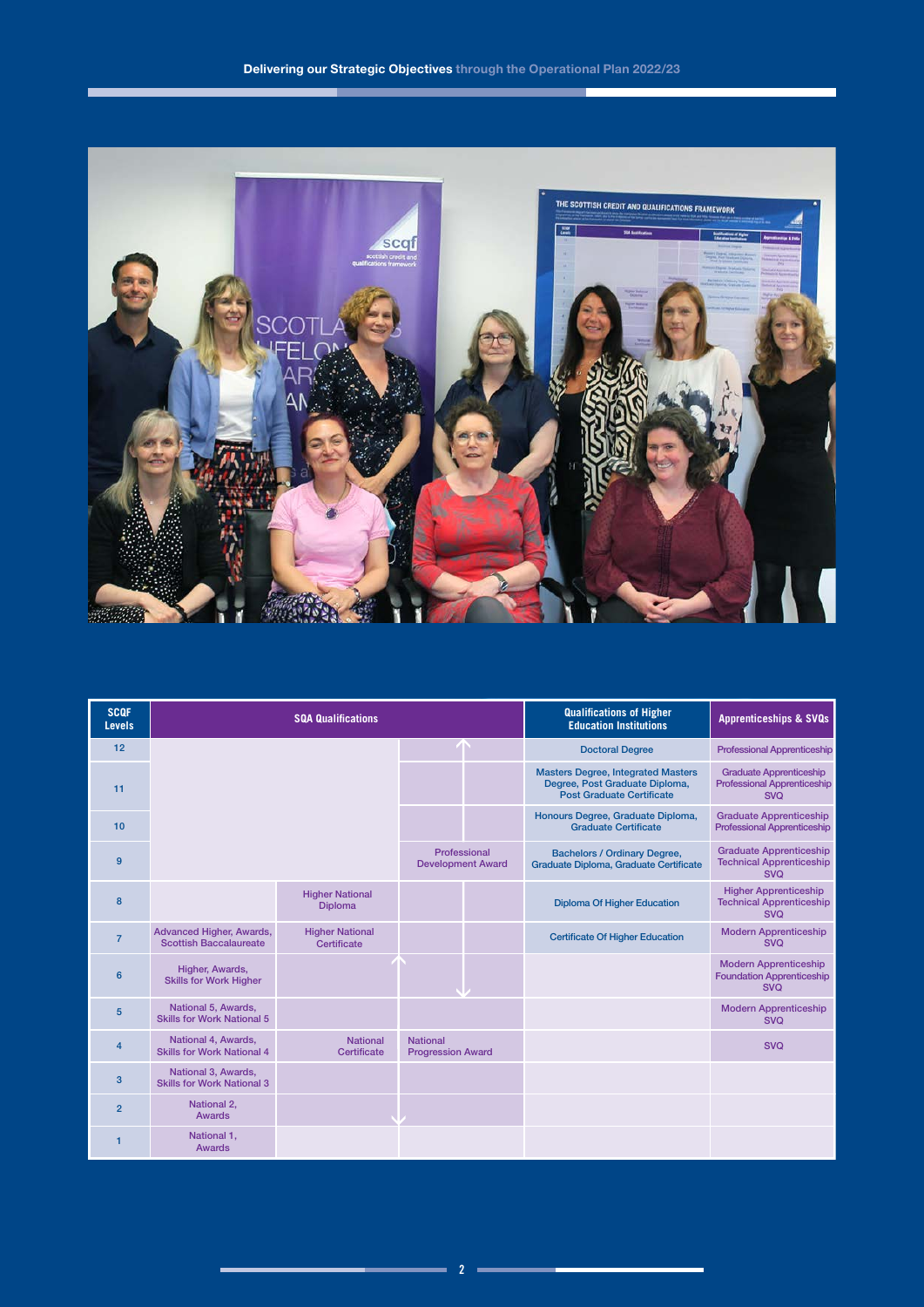# **DELIVERING OUR STRATEGIC OBJECTIVES**

## **THROUGH THE OPERATIONAL PLAN 2022/23**

The Scottish Credit and Qualifications Framework (SCQF) supports individual learners and exists to sustain a vibrant lifelong learning culture in Scotland. It is our aim to include, where appropriate, all qualifications and assessed learning in Scotland on the SCQF so that learners can identify their current position in relation to the Framework and can plan their future learning pathways.



## **BENEFITS OF USING THE FRAMEWORK**

programmes and experiences outwith formal education settings

points between learning programmes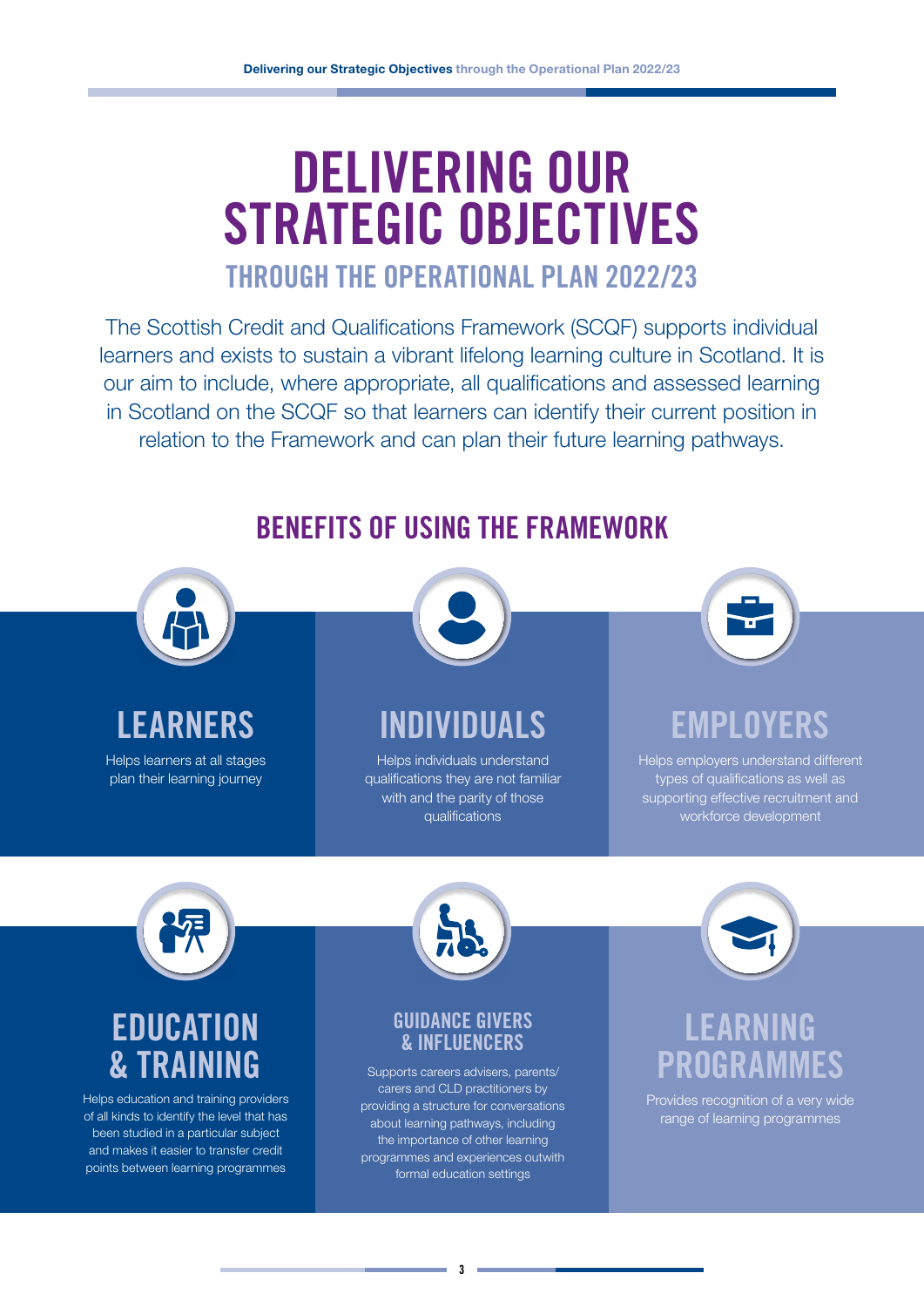# **OUR MISSION STATEMENT**

We ensure that the quality and integrity of the SCQF is maintained at all times and that the benefits of using the Framework are fully promoted to all stakeholders across Scotland and beyond. We provide an authoritative source of information on the diverse range of qualifications on the SCQF.

# **OUR VALUES**









**4**



**QUALITY INTEGRITY PARTNERSHIP**

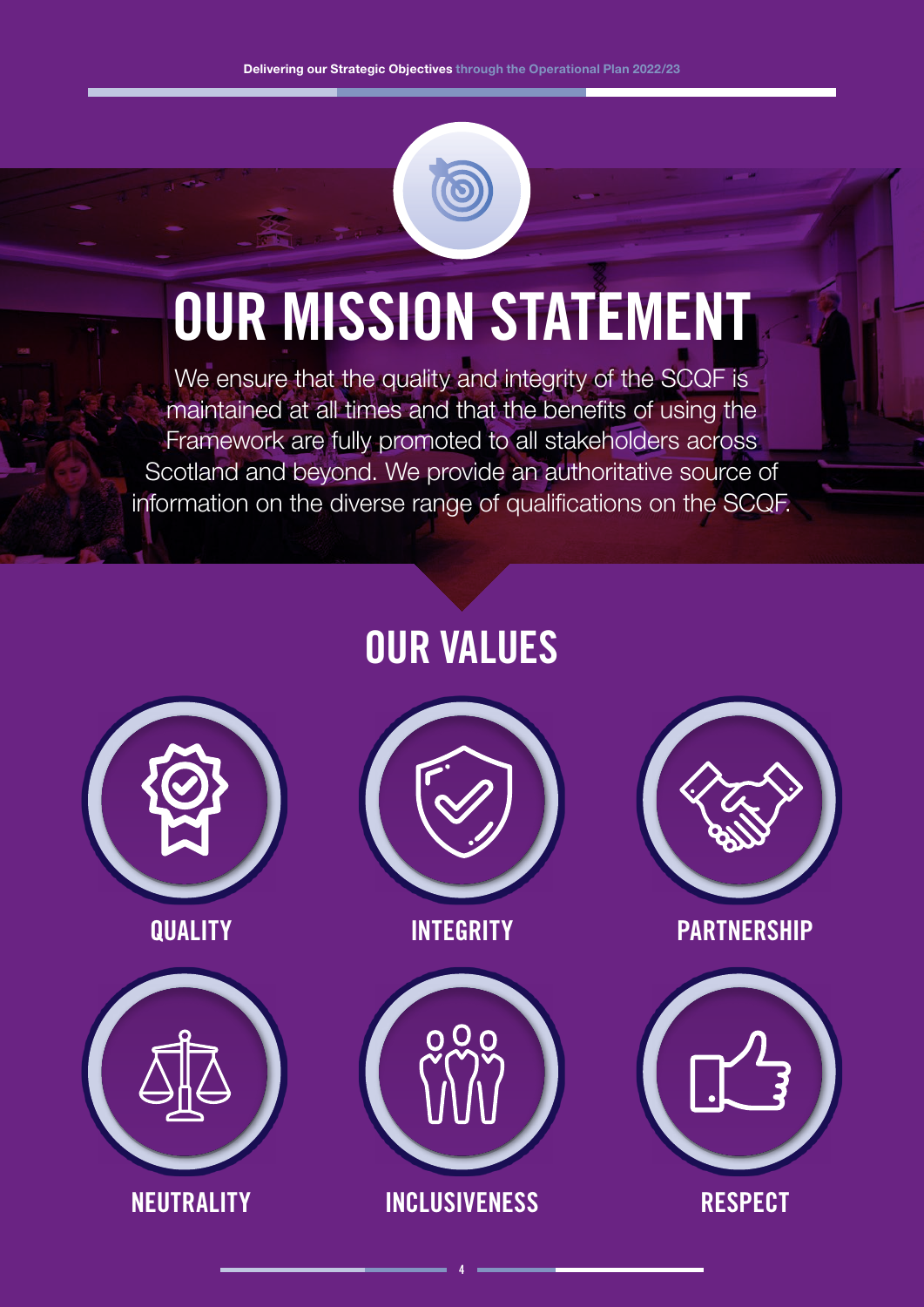## **THE SCOTTISH CREDIT AND QUALIFICATIONS FRAMEWORK PARTNERSHIP**

The SCQF is in the custody of, and managed by, the Scottish Credit and Qualifications Framework Partnership (SCQF Partnership). This is a neutral organisation working across all sectors of education and training providing impartial advice, support and guidance to ensure that the SCQF is utilised to its full potential. I he SCQF is in the custody of, a



#### **OUR AIMS ARE TO:**

The SCOTTISH CREDIT AND INTERNATIONAL

- **•** ENSURE THAT, WHERE APPROPRIATE, ALL ASSESSED LEARNING AND min, with the most rively all nosts see the minimum and the framework: **QUALIFICATIONS IN SCOTLAND ARE INCLUDED ON THE FRAMEWORK;**
- **• EXTEND THE RECOGNITION OF INFORMAL AND NON-FORMAL LEARNING;**
- **• DEVELOP AND PROMOTE THE FRAMEWORK AS A TOOL FOR LIFELONG LEARNING;**
- **• DEVELOP RELATIONSHIPS WITH OTHER FRAMEWORKS INTERNATIONALLY TO IMPROVE LEARNER MOBILITY.**

The Partnership is a company limited by guarantee and is a Scottish registered charity. The SCQF Partnership has a Board of Directors which comprises nominees of the following organisations: The SCQF Partnership has a Board of Directors which comprises nominees of the following



In addition, the Board has two co-opted Directors – the first is the Chair of Quality Committee and the second is an employer-facing representative – currently filled by Scottish Training Federation. Scottish Government has observer status. All of those bodies represented on the Board have a significant interest, involvement in, and influence on, learning in Scotland. The Partnership also works closely with a wide range of stakeholders, to help the company to achieve its goals. It is only through such partnerships and collaborative working that the Partnership will realise its mission statement. This operational plan therefore, will be developed, implemented and evaluated through a variety of partnership arrangements using the SCQF Board partners but also the members of our key committees, the Quality Committee and the Forum, which comprises around 30 different stakeholder organisations.

In developing this plan, we have reflected on the past two years of the pandemic, both its highs and its lows, and have tried to ensure that we have captured lessons learnt in our plan for this year. We will continue to flex our engagement approach to ensure that we can reach out to as wide a range of stakeholders as possible whether that is through the provision of workshops, guidance, capacity building support, partnership working or quality assurance.

This year will see the beginnings of a period of significant change in the sector. The recommendations from the Education Reform Review led by Professor Ken Muir will require careful implementation. It was clear during the Education Reform review that those consulted identified the SCQF as one of the key advantages within the Scottish education system and something which should be built on. Discussions will take place with Scottish Government on how best to increase the visibility and reach of the Framework and the SCQFP team will work hard to make this happen.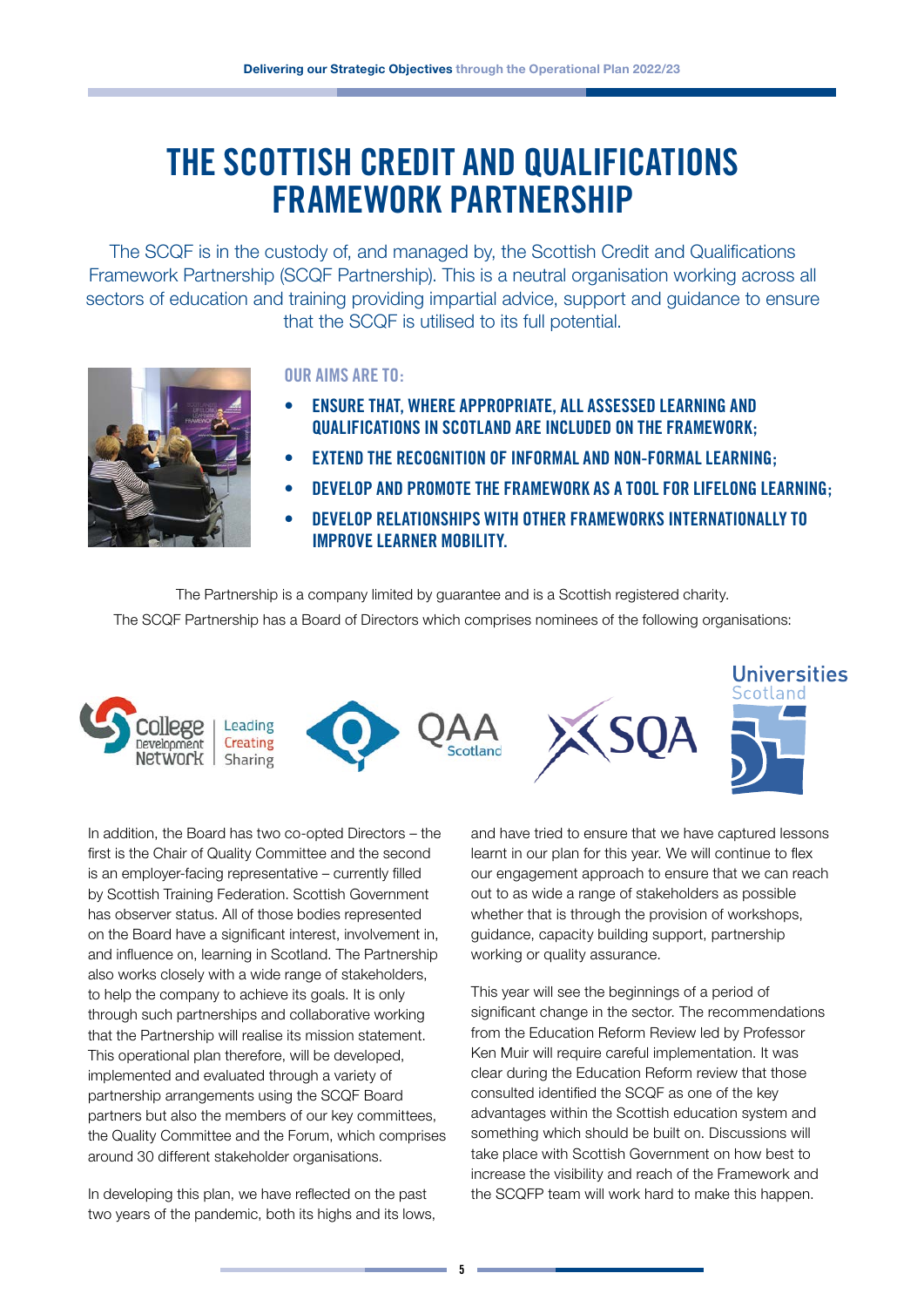# **KEY ACTIVITIES FOR 2022/23**

### **Core activities**

1. Maintain the quality and integrity of the Framework to promote and support coherence and mutual trust amongst institutions and stakeholders

#### **IMPACT**

- The provision of an overarching quality assurance model that provides comfort and mutual trust to all Credit Rating Bodies that standards are being maintained and capacity developed as appropriate
- There is recognition by other organisations that standards are being maintained and capacity developed as appropriate

#### **HOW WILL WE MEASURE SUCCESS**

- 3 Successful periodic and annual monitoring reviews of SCQFP Approved CRBs
- $\checkmark$  Successful implementation of a model for review of all colleges actively credit rating
- $\checkmark$  A robust approval process to ensure that all new organisations becoming CRBs have appropriate quality assurance systems in place

- a) Carry out a robust approval process for any new CRB
- b) Ensure all CRB credit rating activities are robustly monitored and quality assured
- c) Provide a comprehensive set of information and guidance for potential and existing CRBs on the SCQF Quality Assurance Model
- d) Continue to amend and enhance the Quality Assurance Model as required

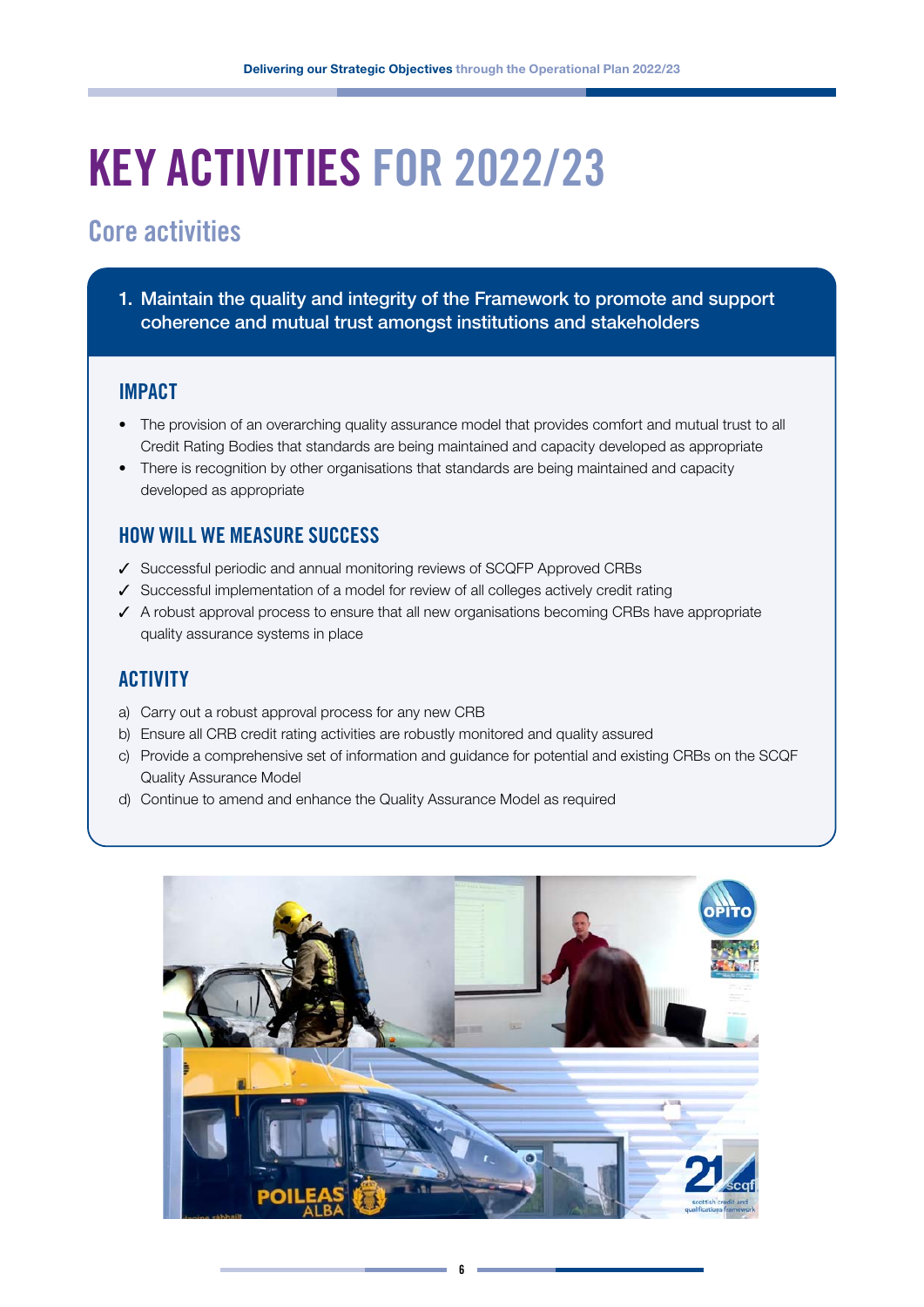2. Provide capacity building for all Credit Rating Bodies in credit rating for the SCQF to ensure they are well placed to support a range of learner pathways

#### **IMPACT**

- There is an increase in number of programmes credit rated
- Increased engagement with colleges and universities to enable them to actively use the SCQF
- There is greater understanding of how the learner journey can be best planned and supported

#### **HOW WILL WE MEASURE SUCCESS**

- $\checkmark$  A wider range of credit rated programmes on the SCQF offered by colleges and universities and other CRBs
- $\checkmark$  Positive feedback from institutions receiving training from SCQFP
- $\checkmark$  Colleges are more aware of and are using the SCQF across a range of functions

#### **ACTIVITY**

- a) Provide an open programme of support for all CRBs including colleges and universities
- b) Provide a bespoke service of tailored workshop, individual support and tailored guidance to all CRBs including colleges and universities
- c) Investigate ways of encouraging colleges and universities to credit rate programmes for third parties or to start to engage with credit rating
- d) Continue to support partners and stakeholders to explore the development and credit rating of microcredentials
- 3. Maintain and promote the SCQF Database as a central source for current information about SCQF credit rated programmes

#### **IMPACT**

• There is a central resource on the SCQF website providing user friendly comprehensive information source on credit rated programmes in Scotland

#### **HOW WILL WE MEASURE SUCCESS**

- $\checkmark$  Feedback from the Database User Group
- $\checkmark$  Increased information on credit rated programmes included
- $\checkmark$  Feedback on usefulness of infographics

#### **ACTIVITY**

- a) Provide support to CRB users of the database
- b) Continue to monitor the database to ensure it continues to meet user needs and generates useful public information
- c) Explore options for sharing data with and from other organisations

**7**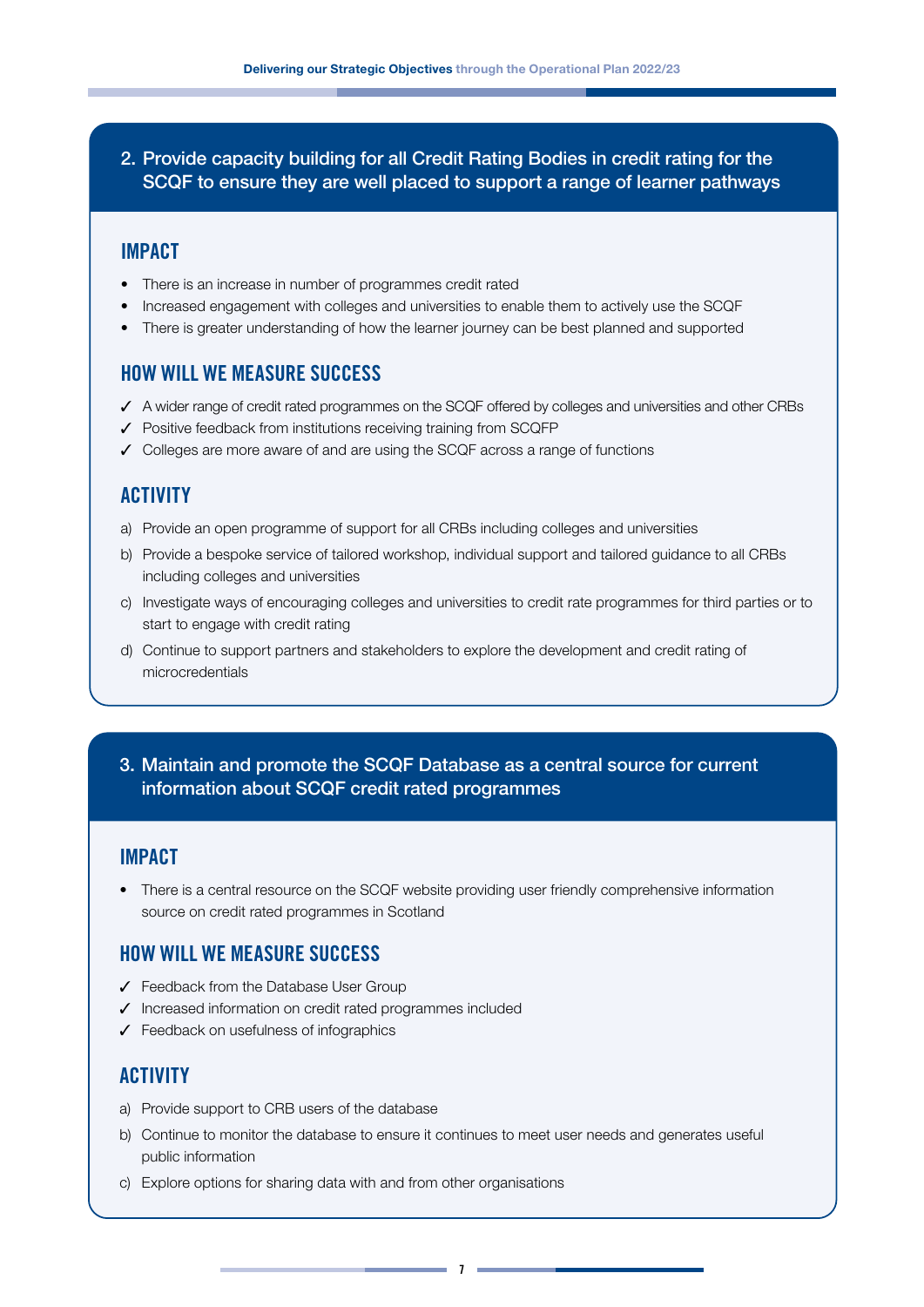



#### 4. Ensure that the company functions effectively and efficiently

#### **IMPACT**

- Funders have trust in the effective management of budgets
- The Board is able to provide the appropriate level of direction
- Stakeholders value our services
- SCQFP is seen as an attractive employer
- SCQFP complies fully with governance and regulation requirements

#### **HOW WILL WE MEASURE SUCCESS**

- $\checkmark$  Securing continuation of funding
- $\sqrt{\ }$  Recruit the best people for posts
- $\checkmark$  Feedback from employees and stakeholders

#### **ACTIVITY**

- a) Provide appropriate levels of support and information to ensure effective Board and committee decision making
- b) Provide a professional service to all of our workshops, seminars and events
- c) Ensure we continue to be a best practice employer
- d) Provide support for SCQF Week
- e) Continue to review approaches to a range of administrative functions to improve efficiency
- f) Provide the Board, funders and the budget holders with clear, accurate and timeous information on budgets and cashflow
- g) Ensure the wellbeing of staff is fully prioritised as well as ensuring they feel supported and empowered to deliver on their agreed outcomes
- h) Futureproof the business to enable a flexible working model whilst maintaining quality of service
- i) Begin the organisation's journey towards net zero

**8**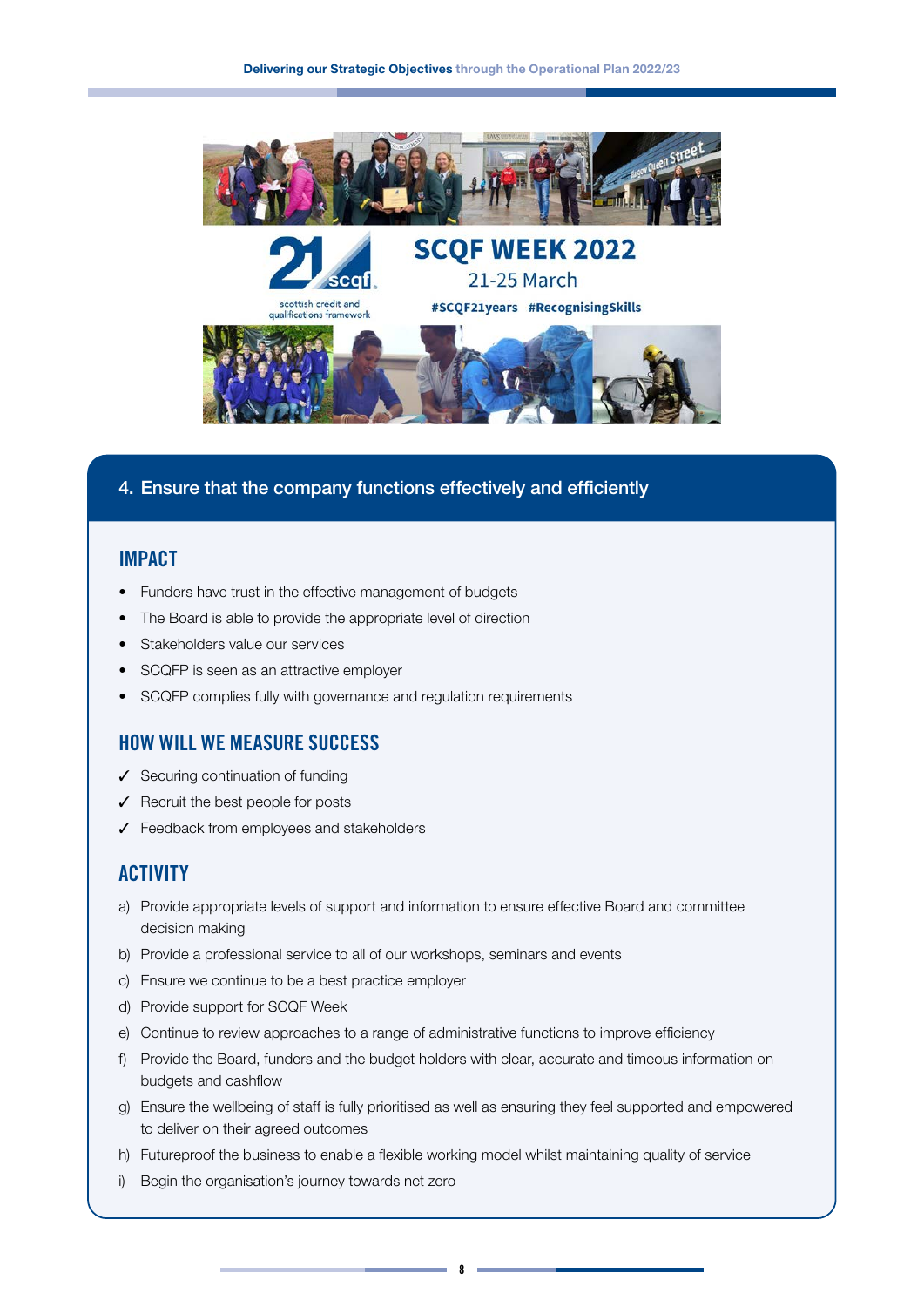### **Specific activities for 2022/23**

5. Support schools in developing a wider range of learning pathways through engagement with the SCQF School Ambassador programme

#### **IMPACT**

- Schools better understand the SCQF and ensure pupils and parents understand qualifications and the parity of pathways
- Pupils are better supported and more learner journey opportunities are created through use of the SCQF

#### **HOW WILL WE MEASURE SUCCESS**

- ◆ More schools becoming SCQF School Ambassadors
- ◆ An increase in the ongoing engagement of School Ambassadors, including more schools signing up for the recognition programme
- $\checkmark$  A greater demand for support and resources particularly around development of learning pathways

- a) Ensure local authorities are engaged with our work in schools
- b) Continue to manage the effective recruitment and ongoing engagement of Schools Ambassadors
- c) Work with partners and groups to ensure schools are aware of the full range of curricular and extracurricular learning programmes available for young people

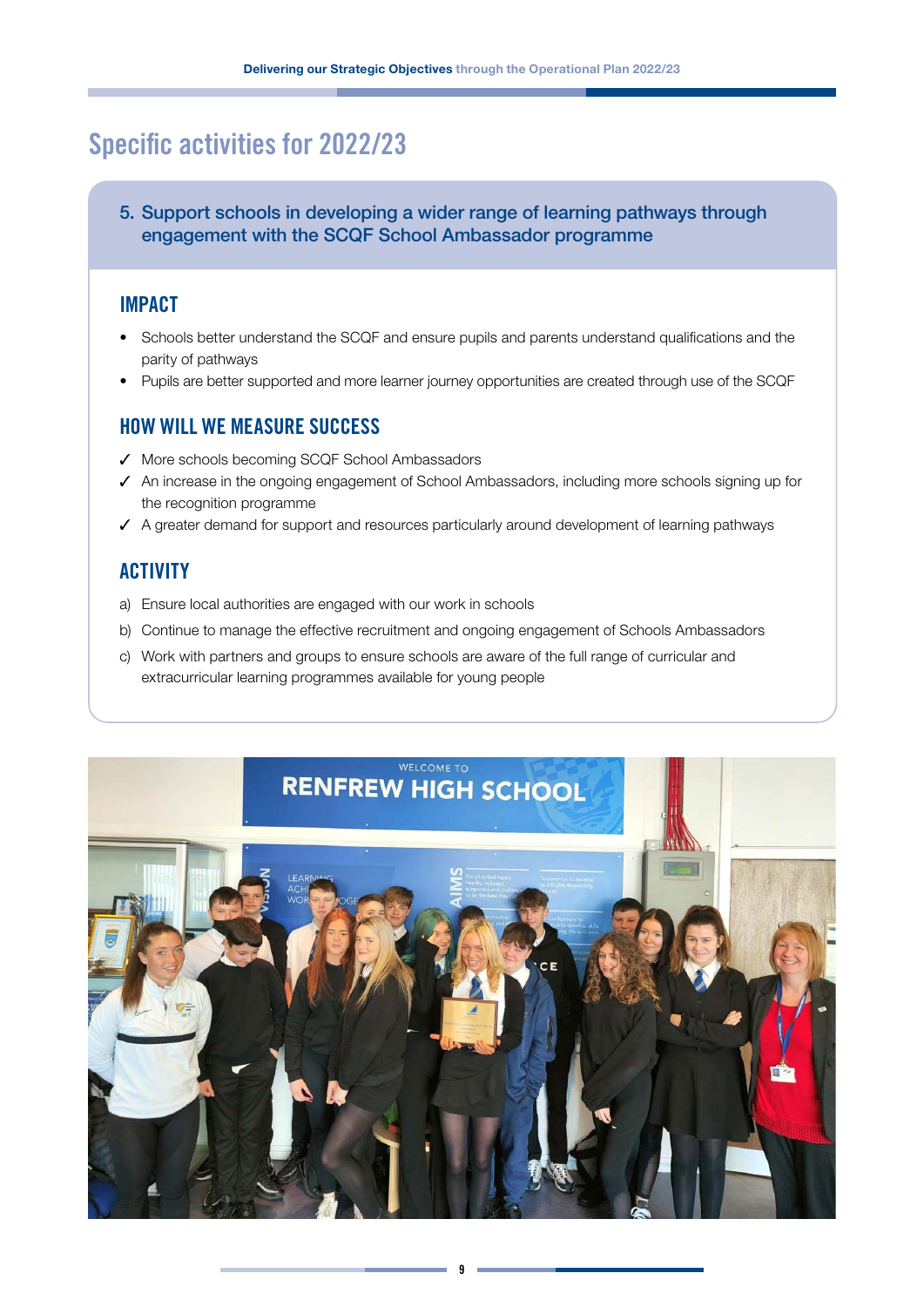6. Work with Scottish Government and Scottish Funding Council on specific policies and initiatives which would support the recognition of skills and a diverse range of learner pathways

#### **IMPACT**

- Learning journeys and career pathways for everyone in Scotland are underpinned by the SCQF
- Tools and methods which support specific groups are promoted in order to fulfil individual potential
- There is an increased use of RPL and credit transfer to support a diverse range of learner pathways and journeys
- The activities will support the planned outcomes from a range of current Scottish Government and SFC policies and strategies

#### **HOW WILL WE MEASURE SUCCESS**

- $\checkmark$  Response from employers, veterans and service leavers to resources
- $\checkmark$  Engagement from colleges and universities on the work with employers, veterans and with refugees
- $\checkmark$  The sharing of stories and experiences of different learning journeys
- $\checkmark$  More organisations using the language of the SCQF

- a) Implement any actions for the SCQFP resulting from Government and SFC strategies and look to maximise links and opportunities in this area
- b) Work with key stakeholders and partners to implement joint plans to support wider engagement with the SCQF
- c) Review and implement the strategy for future RPL activities and promotion taking into account key agencies' projects, policies and strategies
- d) Support the roll out of the RPL model for refugees and asylum seekers
- e) Identify and implement work to support the next set of priority areas for veterans and armed forces
- f) Continue to promote related tools, resources and campaigns



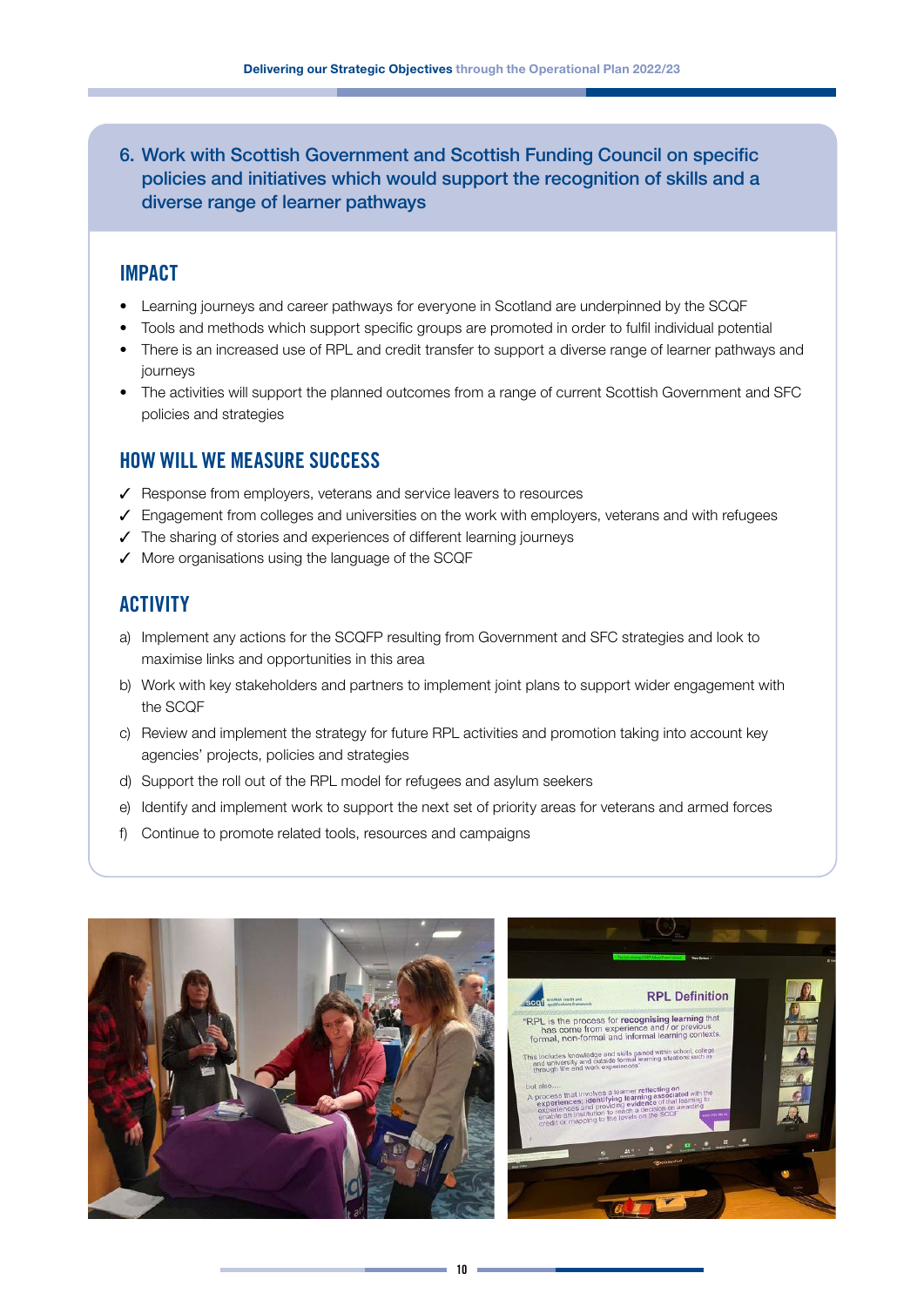#### 7. Promote the SCQF as a tool to support lifelong learning and skills recognition

#### **IMPACT**

- The SCQF is utilised across all sectors to ensure opportunities for learning and progression are maximised
- Stakeholders have a greater understanding of the ways in which the SCQF can be used and the benefits engagement provides

#### **HOW WILL WE MEASURE SUCCESS**

- $\checkmark$  Increased traffic to the SCQF website
- $J$  Increased engagement on social media
- $\checkmark$  A wider variety of campaigns and joint partnership opportunities promoting the SCQF across different media
- $\checkmark$  Positive feedback from delegates attending SCQF workshops and events

#### **ACTIVITY**

- a) Develop and implement detailed plans for PR, blogs and digital marketing
- b) Identify targeted opportunities for raising the profile of the SCQF and its uses to stakeholders
- c) Plan and run SCQF Week which promotes the uses and benefits of the SCQF

#### 8. Promote the reputation of the SCQF internationally

#### **IMPACT**

- Alternative methods of partnership working in Europe are identified post Brexit
- There is an increased profile among partners of the SCQFP of its international work and services
- SCQF Partnership is invited to support QF development in other countries

#### **HOW WILL WE MEASURE SUCCESS**

- $\checkmark$  Successful clarification of the post Brexit position on referencing to the EQF and use of logos
- $\checkmark$  Referencing to other NQFs is continued and potentially increased if mutually advantageous
- $\checkmark$  Successful completion of any overseas projects

- a) Continue to identify key partners with a strong international presence and promote SCQFP online international services
- b) Continue to collaborate with all UK NQF owners and UK Regulators
- c) Deliver any consultancy work as per individual contracts and tenders
- d) Explore potential referencing to other NQFs internationally and ensure the continued currency of existing referencing reports